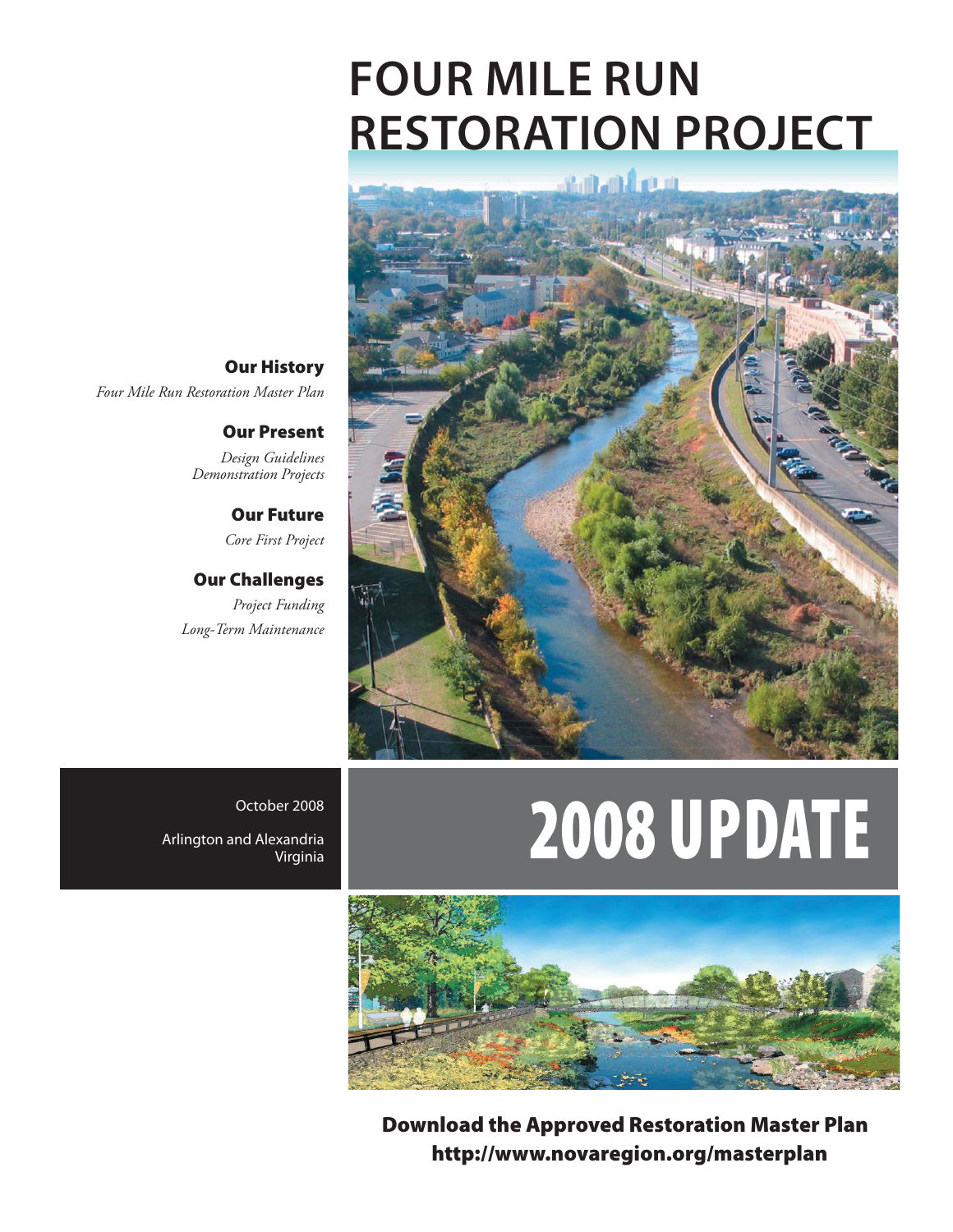### **Four Mile Run Watershed**

**Area:** Approximately 20 square miles

**Population:** 183,000

**Impervious Coverage:** 40 percent **Developed Land Area:** 85 percent **Project Corridor Length:** 2.3 miles, from Shirlington to the confluence with the Potomac River.

### **Federal Flood Control Project**

In response to a history of flooding affecting adjacent communities, the U.S. Army Corps of Engineers partnered with Alexandria and Arlington to build a flood control channel in the lower portion of Four Mile Run. The flood control channel, constructed during the 1970s and early 1980s, has safely conveyed the high storm flows through the two jurisdictions.



When the channelization project was conceived in the 1960s, the sole objective of the project was flood protection and, in this respect, the projects has been a success; no floods have breached the banks along the 2.3-mile channel since its construction. Although successful in flood control, the channelized portion of Four Mile Run leaves much to be desired in terms of aesthetic and environmental attributes.



The maintenance requirements for the channel include yearly thinning of vegetation and periodic excavation of the sediment that deposits on the channel bed. The nearly uniform trapezoidal shape of the channel does not offer many of the natural characteristics of streams - such as riffles, pools and shady areas - needed to sustain much of the aquatic life once found in Four Mile Run.

# **OUR HISTORY**



# **History of the Four Mile Run Restoration Project**

The first seeds of the Four Mile Run Restoration Project were planted when the Arlington County Board initiated a study of development options for the Arlington County portion of Potomac Yard, known as the "South Tract." In the process of sharing ideas and information about the stream's potential, the leaders were emboldened by data suggesting that physical, ecological and aesthetic improvements to the stream corridor need not compromise the level of flood protection called for as part of the flood control project implemented in the 1970s.

At that point, Arlington and Alexandria residents joined together and, through the interest and support of Congressman James Moran, the U.S. Environmental Protection Agency awarded a \$1 million grant to conduct a joint Arlington-Alexandria study of the corridor, resulting in the development of the Four Mile Run Restoration Master Plan.

# **Four Mile Run Restoration Master Plan**

A dopted by both the Arlington County Board and the Alexandria City Council in March 2006,<br>the Master Plan provides the framework and vision for future changes in the lower Four Mile Run Corridor.

The guiding principles for the project, derived from community and governmental input, encompass eight key focus areas:

- Flood protection •
- Environment •
- Aesthetics •

•

- Recreation and urban life •
- Integration and balance
- Access and connectivity •
- Education and interpretation •
- Planning horizon •

The Master Plan envisions that the Four Mile Run corridor will become a model of urban ecological restoration. Through sensitive and sustainable integration of natural areas with active urban nodes, the Four Mile Run corridor will be a place along which the communities of Arlington County and the City of Alexandria can gather, recreate and celebrate a shared waterfront legacy.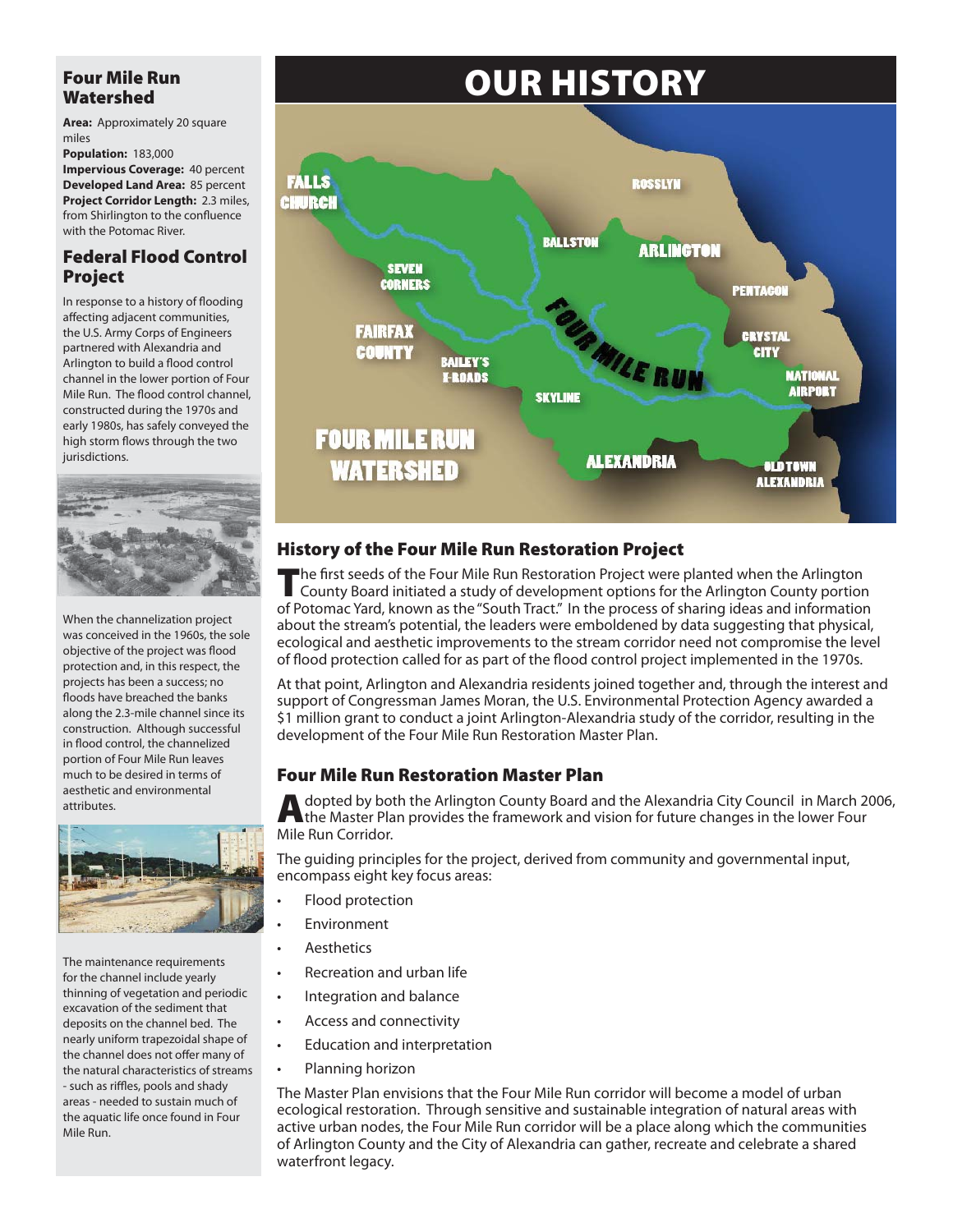# **OUR PRESENT**

# **Design Guidelines**

**While the Four Mile Run Restoration Master Plan** establishes a broad vision to fulfill the great potential of the Four Mile Run stream corridor, the Design Guidelines document will add greater clarity and specificity to the Plan's over-arching ideas and establish the visual and physical character of the future improvements.

The goal of the Guidelines is to establish a clear design palette that future collaborative teams may use as a basis of their work. The intent is not to restrict creativity or to limit the possibilities of future design efforts, but rather to build a strong framework upon which future ideas may be applied.

### **Design Language**

**T**he preferred design language identified during the Design Guidelines development process is a composite between Modern/Rustic and Industrial/Infrastructure Reuse.

The benefits of this solution include:

- Harmonizes new elements with both existing structures and natural landscape elements; •
- Creates a distinctive sense of place within the existing framework; •
- Enables the design language to evolve with technological advancement; •
- Allows for natural weathering and wear without sacrificing the intended appearance; •
- Emphasizes minimal maintenance and minimal impact on resources; and •
- Maximizes the use of recycled materials. •

#### **Estimated Completion: Winter 2009**

# **Demonstration Projects**

### **Pedestrian-Cyclist Bridge Design Competition**

**The proposed bridge will connect Commonwealth<br>Avenue in Alexandria with South Eads Street in** Arlington. Safe pedestrian and cycling routes and greenway access is especially important at this crossing, as foot traffic has increased with the area's denser development.

The bridge will provide a safe crossing between currently disconnected neighborhoods and commercial attractions while protecting the area from increased vehicular congestion.

A competition will take place to determine a signature design for the bridge. A "blue ribbon" judging panel will then select the three finalists for further design and engineering development.

#### **Modern/Rustic Composite Design Language**



# **Water Pollution Control Plant Fencing**

In collaboration with the Four Mile Run Restoration Project, Arlington County will soon release a Request for Qualifications to hire a professional artist, or team of artists, to generate a vision for the beautification of portions of the new fence that will surround the Arlington Water Pollution Control Plant (WPCP). The project will focus on the area near the Arlington terminus of the future pedestrian/cyclist bridge.

Virginia DEQ mandated WPCP upgrades and expansion to improve the quality of the Potomac River and Chesapeake Bay. Located in the heart of the restoration project corridor, the WPCP is designed to process roughly 30 million gallons of wastewater per day generated by people who live and work in Arlington County.

#### **Estimated Completion: Spring 2009**

### **Tidal Corridor Restoration**

The tidal corridor restoration demonstration project will involve the physical naturalization of both sides of the stream from Route 1 to the east, and west of the proposed location of the Eads-Commonwealth Pedestrian-Cyclist Bridge.

Areas for tidal wetland bar creation, restoration, and/or revitalization will be identified and designed, along with opportunities for the removal of gabion baskets and other hardened structures. Trash reduction strategies and efforts to maximize interpretation and education opportunities will also be identified.

The location of the demonstration project reflects the importance of integrating urban and recreational amenities with in-stream restoration in the upstream tidal reaches.

**Estimated Completion: Spring 2010**

**Estimated Completion for Design: Spring 2010**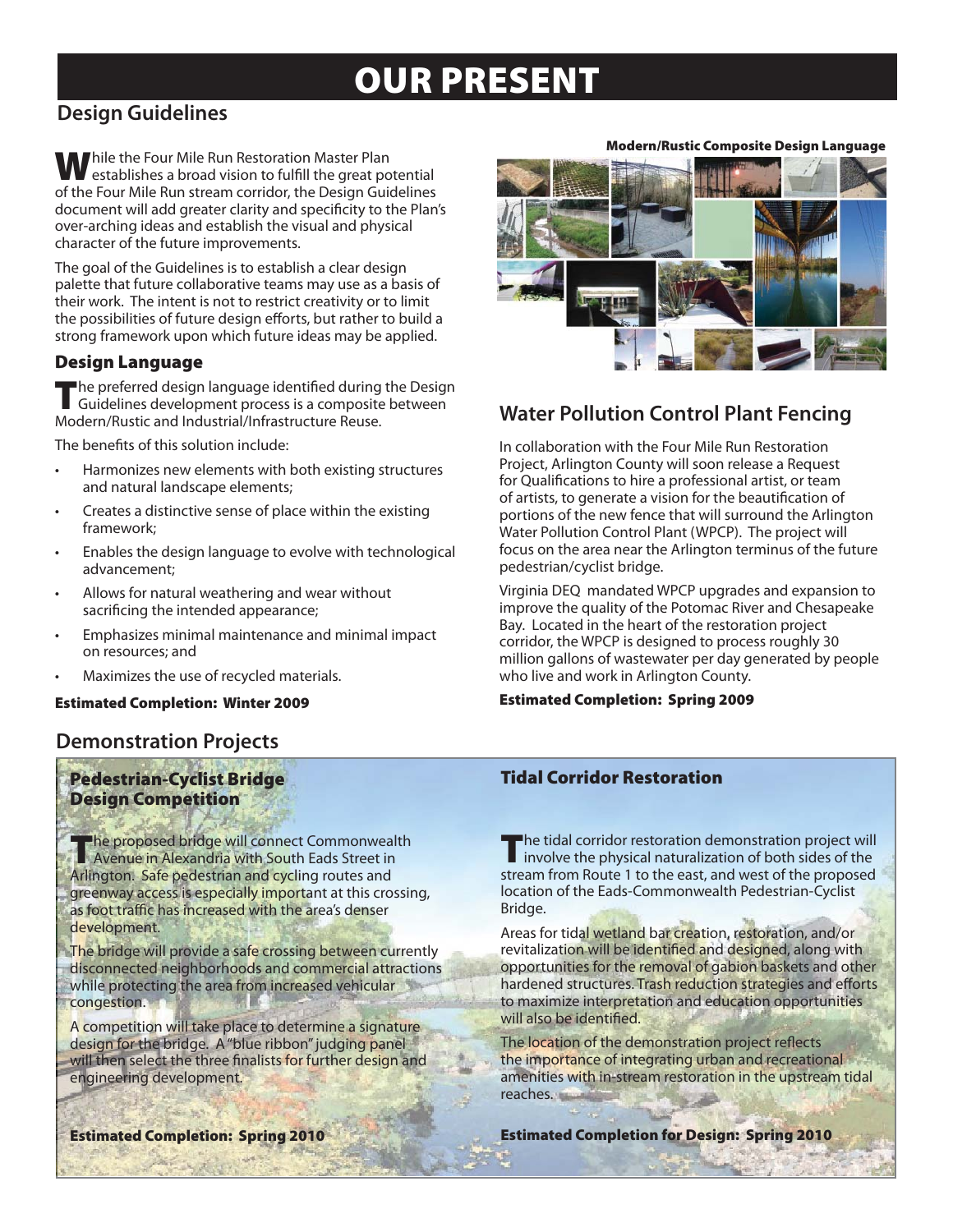# **OUR FUTURE**

### **Core First Project**

**T**he projects that comprise the vision outlined in the restoration plan are estimated to cost approximately \$261 million (excluding any work to place power lines underground).

In order to make the \$261 million restoration plan cost estimate manageable, the Agency Coordination Group (ACG) reorganized the consultant-prepared cost estimates to coordinate with potential funding sources and schedules. This discrete project cost summary arranges project components by cost and timeframe. The summary also organizes project components by geographic area, upstream to downstream. Individual area projects are further separated into in-stream versus and near-stream activities. Where the level of planning has occurred to date, the summary also considers construction sequencing.

Project partners are developing a core first project designed to guide each locality's Capital Improvement Program (CIP) and other budget planning efforts for the next 10 years. The core project carries an estimated cost of \$29.3 million, with each jurisdiction responsible for \$9.0 million, and the U.S. Army Corps of Engineers (USACE) funding the remaining \$11.2 million.

For a breakdown of the costs associated with the core project, please refer to the cost estimate table on the following page.

#### **Core First Project Components:**

#### **Stream and wetland restoration in each of the seven project areas.**

The Master Plan strives to "reestablish the vegetation that once lined the stream and existed in the lowland wetlands but has since disappeared or been colonized by invasive species."Stream and wetland restoration efforts will be cost shared between the USACE and the localities at 65 and 35 percent, respectively. The core project's in-stream components generally will proceed from upstream (Area 1) to downstream (Area 7).

#### Urban recreation and gathering features (e.g., ball fields, plazas, canoe launch, etc.).

No specific initiatives have been outlined as of yet; rather, projects will be pursued where funding becomes available either through grants, developer contributions, or CIP specific projects. For planning purposes, a general \$10 million line item (\$5 million per jurisdiction) has been included in the cost estimation spreadsheet for the core project.

# **OUR CHALLENGES**

### **Project Funding**

The ACG will continue to seek funding for project planning and implementation, including annually funding Northern Virginia<br>Regional Commission (NVRC) participation, from a variety of public and private sources, including,

- 
- Virginia Coastal Zone Management Program Virginia Department of Transportation
- 
- Federal Highways Appropriations Capital Improvement Programs
	-
- **Development Community Community Community Example 20 Youtube Private Foundations/Grant Opportunities**

#### **Long-Term Corridor Maintenance**

Tuture maintenance responsibility for structural elements shared between Arlington County and the City of Alexandria will be identified and agreed to between both jurisdictions. These elements include, but are not limited

- Nature/Interpretive Center •
- Pedestrian-Cyclist Bridges •
- In-stream components spanning from Alexandria to Arlington •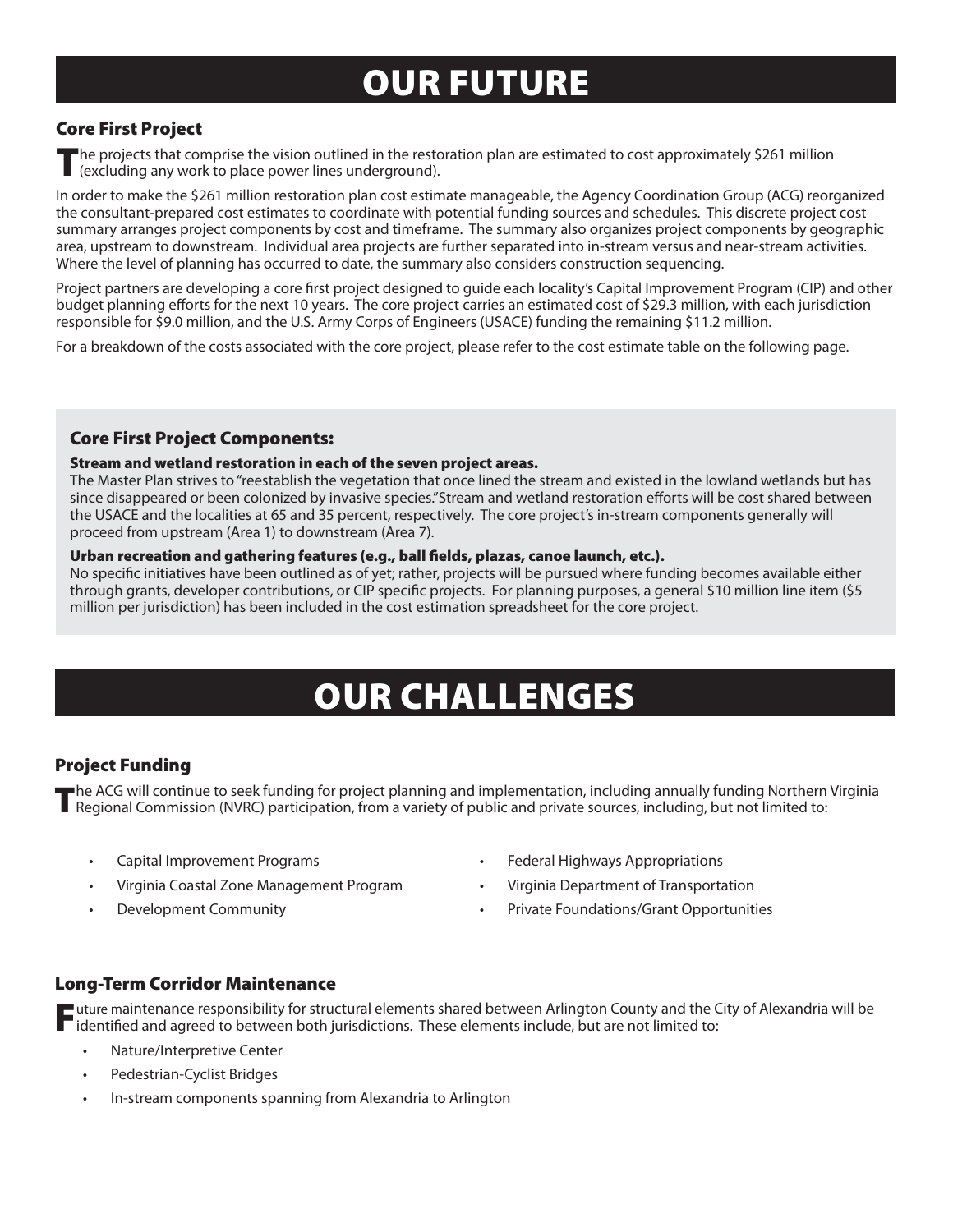# **OUR FUTURE**



**Phase 1 4,339,000 1,364,000 2,595,000 3,496,000 3,009,000 1,831,000 2,624,000 10,000,000 29,258,000**

3,496,000

1,364,000

4,339,000

3,009,000

1,831,000

29,258,000

10,000,000